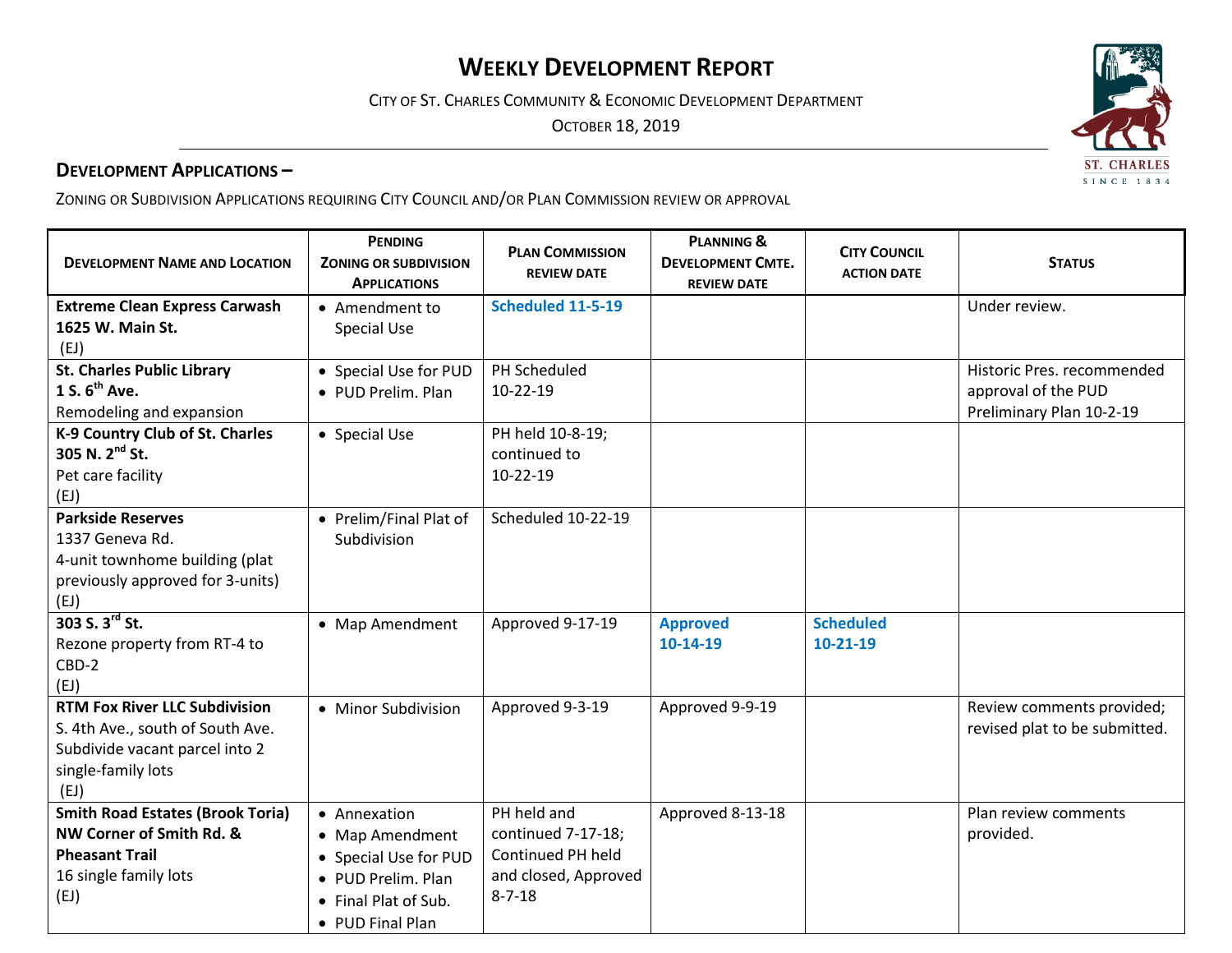| <b>DEVELOPMENT NAME AND LOCATION</b>                                                                              | PENDING<br><b>ZONING OR SUBDIVISION</b><br><b>APPLICATIONS</b> | <b>PLAN COMMISSION</b><br><b>REVIEW DATE</b> | <b>PLANNING &amp;</b><br><b>DEVELOPMENT CMTE.</b><br><b>REVIEW DATE</b> | <b>CITY COUNCIL</b><br><b>ACTION DATE</b> | <b>STATUS</b>                                                                 |
|-------------------------------------------------------------------------------------------------------------------|----------------------------------------------------------------|----------------------------------------------|-------------------------------------------------------------------------|-------------------------------------------|-------------------------------------------------------------------------------|
| <b>Legacy Business Center PUD-</b><br><b>East Side Retail Center</b><br>Commercial outlots along Kirk Rd.<br>(RC) | Special Use<br>(PUD Amendment)<br>Preliminary Plan             | Approved 4-16-19                             | Approved 5-20-19<br>(Gov't Ops)                                         |                                           | Plan review on hold, waiting<br>for additional information<br>from applicant. |

### **GENERAL AMENDMENT APPLICATIONS** - TEXT AMENDMENTS TO THE ZONING ORDINANCE

| <b>APPLICATION</b>                 | <b>APPLICATION FILED BY</b> | <b>PLAN COMMISSION</b><br><b>REVIEW DATE</b> | <b>PLANNING &amp;</b><br><b>DEVELOPMENT CMTE.</b><br><b>REVIEW DATE</b> | <b>CITY COUNCIL</b><br><b>ACTION DATE</b> | <b>STATUS</b> |
|------------------------------------|-----------------------------|----------------------------------------------|-------------------------------------------------------------------------|-------------------------------------------|---------------|
| <b>Ch. 17.04 Administration</b>    | <b>City Staff</b>           | <b>PH</b> scheduled                          |                                                                         |                                           |               |
| Findings of Fact &                 |                             | $11 - 5 - 19$                                |                                                                         |                                           |               |
| Recommendations                    |                             |                                              |                                                                         |                                           |               |
| Ch. 17.14, 17.20, 17.24, 17.30     | City Staff                  | PH held 9-17-19;                             | <b>Approved</b>                                                         | <b>Scheduled</b>                          |               |
| <b>Recreational Cannabis uses</b>  |                             | Continued to 10-8-19                         | $10-14-19$                                                              | $10-21-19$                                |               |
|                                    |                             | Approved 10-8-19                             |                                                                         |                                           |               |
| Ch. 17.14                          | John Karatheodore           | PH held 10-8-19;                             |                                                                         |                                           |               |
| Allow Pet Care Facilities in CBD-1 |                             | continued to                                 |                                                                         |                                           |               |
| District                           |                             | $10-22-19$                                   |                                                                         |                                           |               |

## **FINAL PLATS OF SUBDIVISION** – PLATS SUBMITTED FOR CITY COUNCIL APPROVAL AND RECORDING

| <b>DEVELOPMENT NAME AND LOCATION</b>      | <b>PLAN COMMISSION</b><br><b>REVIEW DATE</b> | <b>PLANNING AND</b><br><b>DEVELOPMENT CMTE.</b><br><b>REVIEW DATE</b> | <b>CITY COUNCIL</b><br><b>APPROVAL DATE</b> | <b>FINAL PLAT</b><br><b>RECORDING</b><br><b>DEADLINE</b> | <b>STATUS</b>                 |
|-------------------------------------------|----------------------------------------------|-----------------------------------------------------------------------|---------------------------------------------|----------------------------------------------------------|-------------------------------|
| <b>Cityview</b>                           | N/A                                          | Approved 6-11-18                                                      | Approved 9-17-18                            | $9 - 17 - 20$                                            | Final Plat submitted for City |
| 895 Geneva Rd.                            |                                              |                                                                       |                                             |                                                          | signatures.                   |
| 4-lot single-family subdivision           |                                              |                                                                       |                                             |                                                          |                               |
| <b>Crystal Lofts Townhomes</b>            | Approved 9-4-18                              | Approved 9-17-18                                                      | Approved 11-5-18                            | $11 - 5 - 20$                                            | Mylar submitted for City      |
| 214 S. 13 <sup>th</sup> Ave.              |                                              |                                                                       |                                             |                                                          | signatures. Waiting for       |
| Subdivision of Phase 1                    |                                              |                                                                       |                                             |                                                          | financial guarantee.          |
| <b>Baker Field / Fifth St Subdivision</b> | Approved 7-2-19                              | Approved 7-8-19                                                       | Approved 7-15-19                            | $7 - 15 - 21$                                            | Mylar submitted for City      |
| 900 S. $5^{th}$ St.                       |                                              |                                                                       |                                             |                                                          | signatures.                   |
| 3-lot single-family subdivision           |                                              |                                                                       |                                             |                                                          |                               |